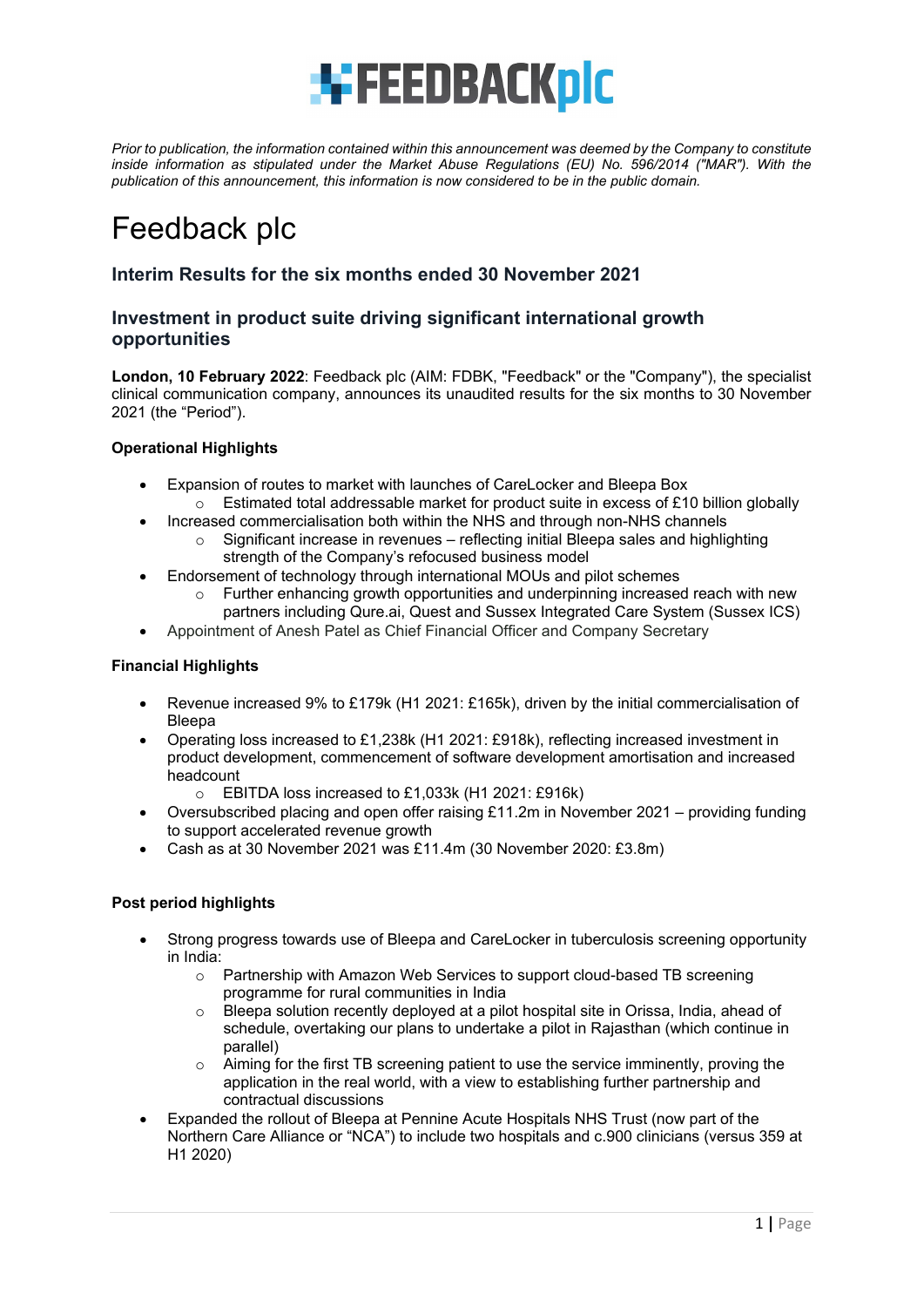- Completed the technical Minimum Viable Product ("MVP") deployment of Bleepa and CareLocker with Sussex ICS for our patient specific community diagnostic centre ("CDC") pathway
	- o Near-term target for the first patients going through the pathway, proving the infrastructure solution in the real world and enabling the first GP led asynchronous Multi-Disciplinary Team ("MDT") pathway in the history of the NHS
- Onboarded 400+ CVS users onto Bleepa, across 20 equine veterinary practices with the Company supplying 40 Bleepa Boxes for remote image acquisition – importantly this highlights the value of Bleepa and Bleepa Boxes outside of the hospital setting
- Full year outlook expected to be ahead of market expectations

#### **Analyst Briefing, 9:30am Today**

A briefing for Analysts will be held at 9:30am GMT this morning. Analysts interested in attending should contact Walbrook PR by emailing [feedbackplc@walbrookpr.com](mailto:feedbackplc@walbrookpr.com) or by calling 020 7933 8780.

**Dr Tom Oakley, CEO of Feedback, said:** "Our mission is to enable clinicians to make faster, more informed decisions for patients at any location, in a regulated/approved environment. In 2021 we achieved sales of our clinical communication platform Bleepa in both the NHS and veterinary sectors, confirming the value proposition of our technology. Building on this success we have further evolved our product offering to help us deliver this mission while maintaining our sales focus into individual NHS Trusts and expanding our focus to capture benefits of asynchronous communication to regional care delivery.

"Following our oversubscribed equity raise in late November we now have a robust balance sheet that will allow us to take on these key opportunities in the NHS and in India simultaneously. Both opportunities are substantial and are generating a number of partnership opportunities, as proven by the post period partnership with AWS and developments in Orissa and Sussex ICS. We look forward to a busy H2 as we deliver initial pilots for both opportunities and build towards commercial contracts in these large addressable markets. We remain extremely excited about our prospects with trading for the full year expected to be ahead of market expectations."

Further information on Feedback and its products can be found on the Company's website: <https://fbkmed.com/feedback-plc/>

-Ends-

+44 (0) 20 3997 7634

+44 (0)20 7886 2500

[IR@fbk.com](mailto:IR@fbk.com)

#### **Enquiries:**

**Feedback plc** Tom Oakley, CEO Anesh Patel, CFO

**Panmure Gordon (UK) Limited (NOMAD and Broker)** Emma Earl/Freddy Crossley (Corporate Finance) Rupert Dearden (Corporate Broking)

**Walbrook PR Ltd**<br>
Paul McManus/Nick Rome/Nicholas Johnson 07980 541 893 or 07748 325 236 or 07884 664 686 07980 541 893 or 07748 325 236 or 07884 664 686

#### **About Feedback**

Feedback plc is a specialist clinical communications business, with a mission to improve the efficiency and quality of communications for frontline clinicians and hospitals with a key focus on building solutions that enhance access to high quality patient data.

Feedback has developed a toolkit of clinical communications apps. Its core, regulatory approved product is Bleepa, a revolutionary medical imaging app enabling remote and secure communications between frontline clinicians and teams. CareLocker is a revolutionary GDPR compliant patient-centric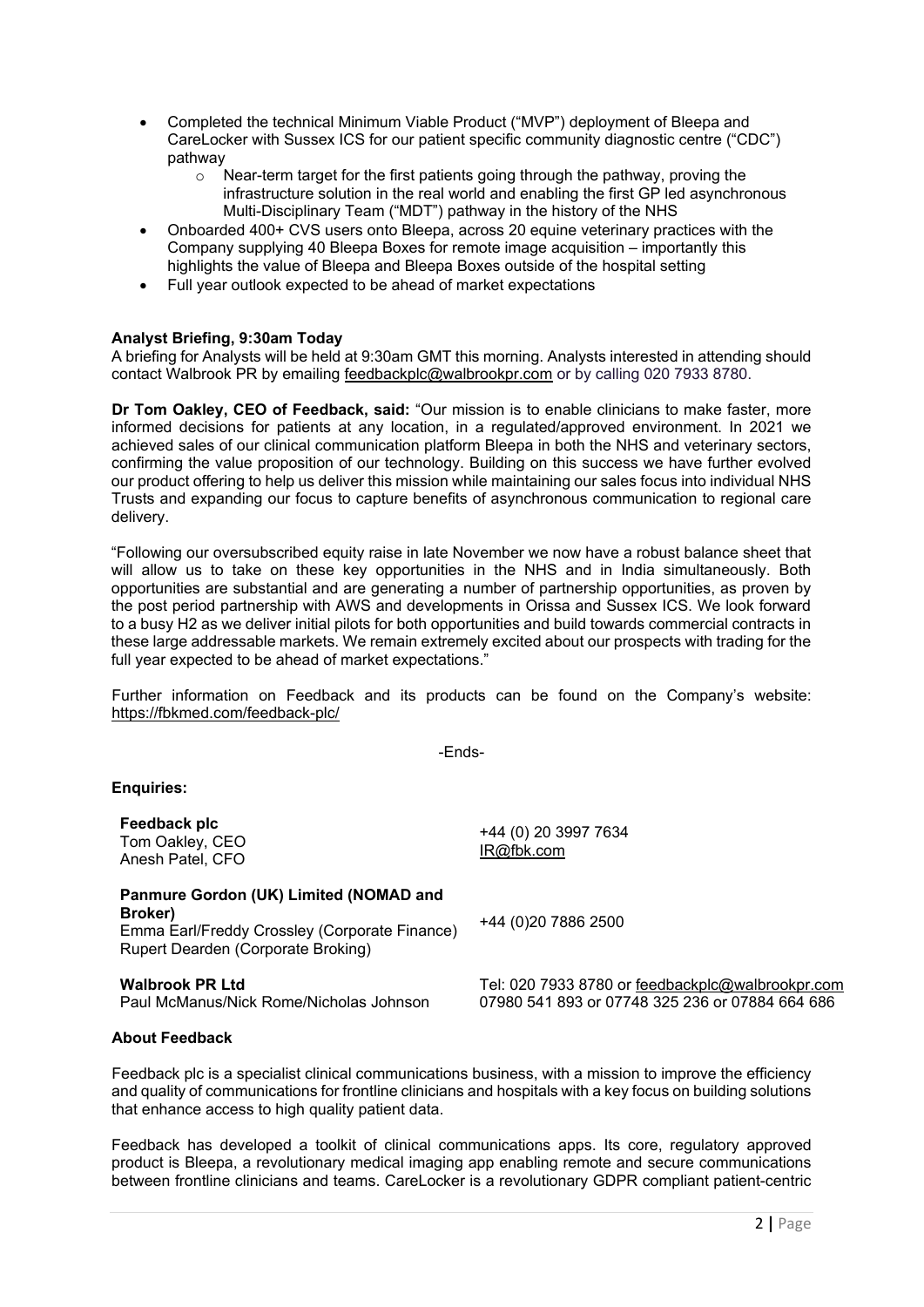cloud architecture - its proprietary technology enables an easy route to creation and mobilisation of individual healthcare records. Bleepa Box is a specialist tool to enable image transfer from remote settings to the Bleepa platform over mobile networks.

The Company has a number of growth opportunities domestically and internationally across a range of markets including the NHS, the veterinary market and private healthcare providers and its highly scalable Software as a Service ("SaaS")-based revenue model is expected to provide increasing levels of visibility as the Company grows its customer base.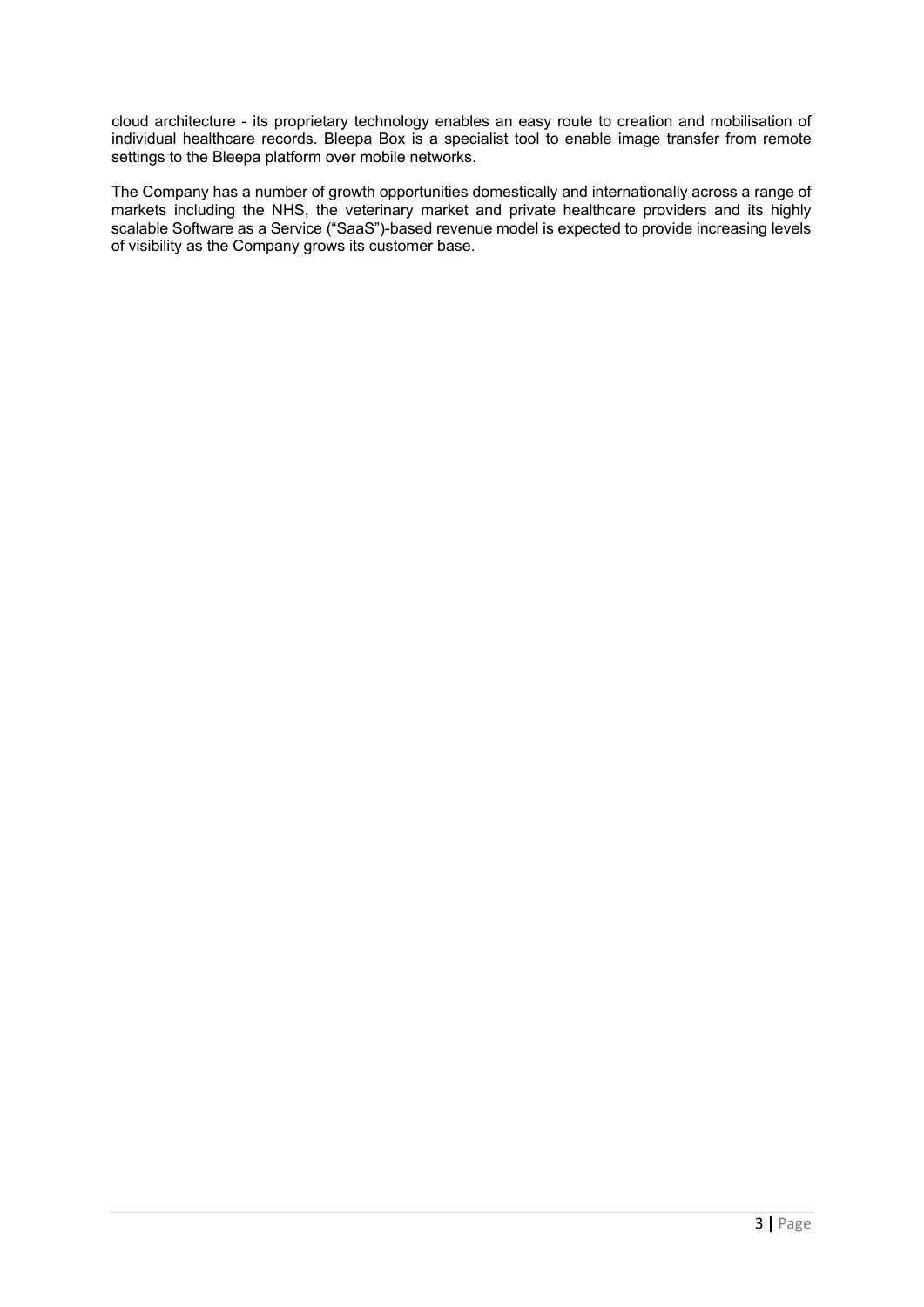#### **Feedback plc**

#### **Chairman and Chief Executive's Statement**

We are delighted to report that despite the difficult trading conditions generated by COVID-19 the Company's strategic shift to focus on the Bleepa product line has resulted in a 9% uplift in revenues for the first half of the year. Taking into account this progress with Bleepa and renewal of a significant legacy product contract in December 2021, trading for the full year is expected to be ahead of market expectations.

Feedback's focus on the regulated provision of medical imaging services, within the wrapper of clinical communication and workflows, maintains our competitive advantage and unique customer value, leveraging our 20-year heritage of medical device development and clinical know how.

The Company has made good progress in developing our product lines to meet a number of large emerging opportunities in the NHS and India, through the creation of our patient centric cloud storage, CareLocker, and the Bleepa Box for remote image upload. Our readiness to pursue these opportunities enabled us to undertake an £11.2m fundraise at the end of the period in order to scale the team to deliver our products to market. The Company will use this capital to expand our sales and business development team alongside key technical appointments in the area of cloud architecture and cyber security and invest further in the technology. This expansion will enable us to pursue these exciting opportunities in parallel, maximising returns for shareholders.

In addition to expanding the team we are identifying key strategic partners who can help to scale the products and realise our market opportunities in a number of settings. We believe that partnering represents our most cost-effective route to market and we have already announced a number of partnerships such as with Qure.ai, Quest Teleradiology, Sussex ICS and most recently AWS. We will continue to develop this partnership vertical in order to deliver maximum shareholder value through the realisation of the fastest and most efficient route to market.

The Company is now well positioned to embrace a growing number of at scale market opportunities.

#### *Business strategy*

Our mission is to enable clinicians to make the best decisions for their patients, faster and from anywhere. We do this by facilitating secure clinical communication around individual patients and present clinical data into that conversation to enhance the decision making process, most notably medical imaging. This core value proposition allows us to connect clinical teams around individual patient workflows, across provider settings, making us an enabling digital infrastructure for regional and national healthcare programmes, alongside our core proposition to individual hospitals.

COVID-19 pressures have led to a growing elective care backlog in the NHS; addressing this problem requires new connected ways of working across regions and provider settings, including the launch of new community diagnostic centres, (CDCs) for which Bleepa provides a unique enabling digital infrastructure. Pursuing these larger centralised regional contracts represents a more efficient route to market than addressing sales to individual hospitals and will allow us to onboard many more clinical users in one go. It also highlights our ability to move into market segments that our competitors are unable to serve, given their lack of patient centric architecture and inability to display medical images within a regulatory compliant viewer. This highly topical opportunity is well funded by central government and a key priority for the NHS which will enable us to raise the Company's profile whilst delivering key services to our customers.

The launch of CareLocker and the Bleepa Box have enabled Feedback to truly address remote clinical working requirements, equipping us to deliver both the CDC opportunity in the NHS, TB screening in rural locations in India and also in veterinary care with CVS Group, which has so far onboarded 400+ users onto Bleepa, across 20 equine veterinary practices. TB is an endemic disease in India and has seen a resurgence during the COVID-19 pandemic, making it a core health priority for the Indian Government. Given the prevalence of the disease in rural areas and the difficulties with providing digital health services in this setting, the Bleepa product suite will be a key enabler of expanding TB screening services to hard-to-reach areas across India. Bleepa Box will securely transmit medical imaging to a patient's secure CareLocker cloud store where it will be available to dedicated clinicians and the latest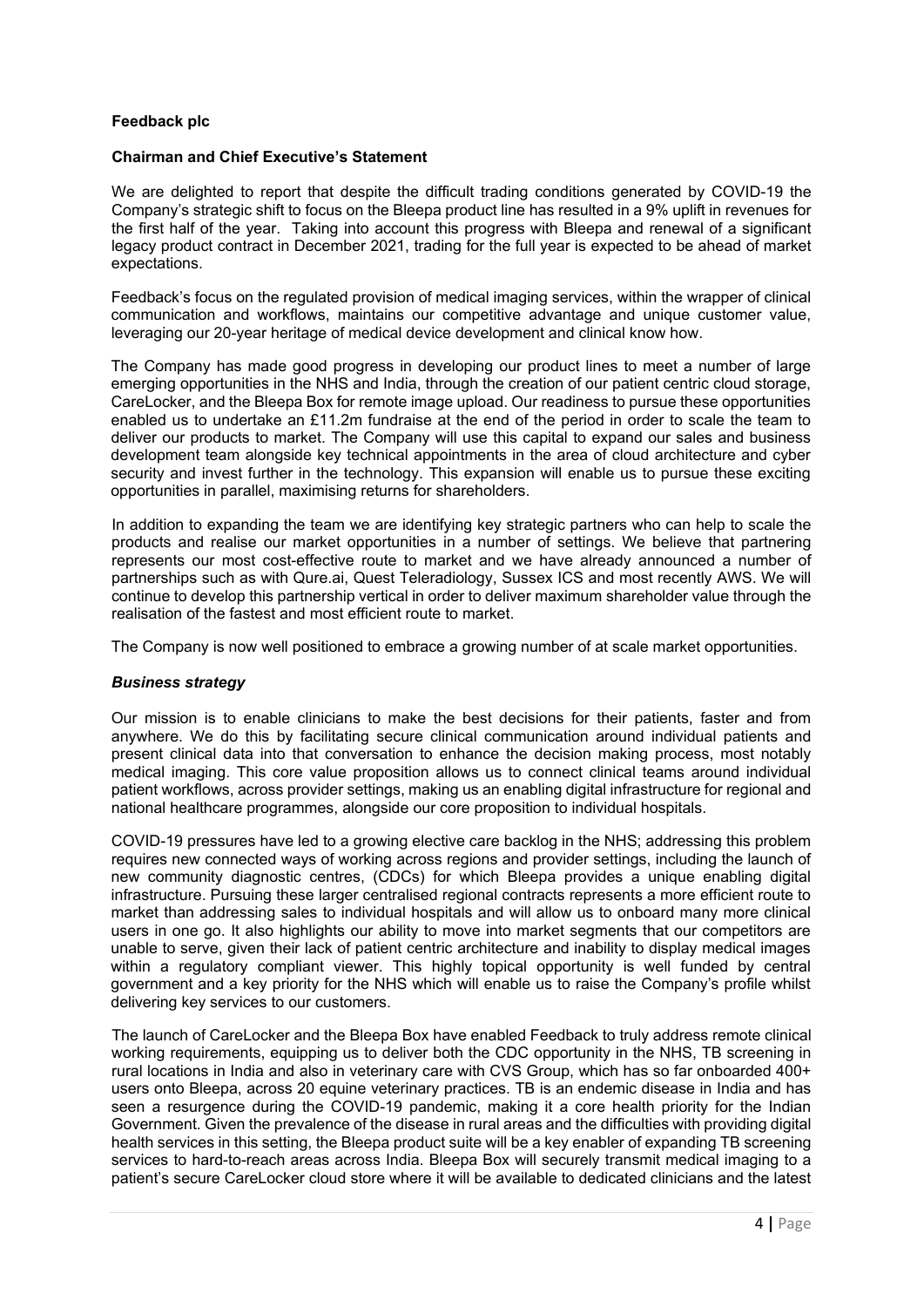AI technology for rapid diagnosis. This opportunity is heavily supported by the UK Department of International Trade who are helping us to engage with local partners and government contract holders.

Both these opportunities are currently in the pilot stages with key strategic partners. We are pleased to report that we have completed the initial technical deployments for both pilots ahead of schedule and expect to have patients come through the pathways for both opportunities in short order. Initial results are expected in H1 2022, preceding subsequent commercial traction. We are running both opportunities in parallel given the financial support from the recent placing and open offer.

With the revenue growth of 9% during the period being driven by Bleepa sales, we hope to soon realise the business transition to Bleepa becoming the revenue-dominant product line. This reporting period has seen the first private pilot-to-contract win for Bleepa with CVS, setting a precedent that we hope to follow for both the CDC and India opportunities.

The value of Bleepa has now been greatly enhanced by the creation of CareLocker as a patient centric cloud architecture that enables the Bleepa platform to scale and be accessed remotely. This product combination has unlocked significant growth potential and enabled the company to deliver pan regional systems and engage with the emerging CDC opportunity in the NHS. Following its appointment to the NHS AI Procurement framework, ISO27001 and UK Medical Device Certification (UKCA), the Company believes that the product is the only CE and UKCA marked clinical imaging and communication platform on the NHSx Clinical Communications Procurement Framework, the NHS CDC initiative and NHS AI procurement framework. The foundations for scalability in private applications have also been reinforced through the addition of Bleepa to the Apple App Store and Google Play.

Our customer focused development has allowed us to problem solve for our existing customers whilst also generating case studies for our applications in other markets, such as with the Bleepa Box which was developed for CVS and is now an essential component of our value proposition to remote TB screening. The Company is developing a track record for leveraging our technological solutions to customer problems and recognising their value to parallel market segments, ensuring that we maximise our revenue potential from multiple streams for any development work that we undertake. As a result, we are seeing increasing numbers of commercialisation opportunities and routes to market to match the scalability of the growing product suite.

For some of our customers there is an expectation of pilots ahead of a commercial purchase and therefore the award of MOUs and pilot opportunities are key precursors to our eventual commercial success. This requires the Company to deploy its products at risk in many settings utilising the funds raised, thus enabling us to move at speed and to realise the CDC and India opportunities, deploying the product in order to stimulate commercial discussions on the basis of real world evidence, evidence that we shall soon have following the first patient journeys facilitated by our technology. Given the boost of this recent fundraise and with further investment in these product lines, the Company is set for greater scalability as commercial viability continues to be demonstrated. We have significantly expanded the rollout of Bleepa across the NCA with the target of converting this pilot to a revenue generating contract in the relatively near term.

The Company continues to see revenues from our legacy product lines (Cadran and Texrad) however these are soon to be overtaken by Bleepa sales as the realisation of the current strategy comes into effect**.**

#### *Board Changes*

The Company was delighted to welcome Anesh Patel as our new CFO during the period. Anesh brings a wealth of experience to the Company with a focus on driving both revenue growth and operational efficiencies that will serve the company well as we strive to meet our incredible potential. The Company wishes to thank Lindsay Melvin who retired from the CFO role in November 2021 after many years of service. During the period the board also bid farewell to Simon Sturge, who stepped down as a nonexecutive director in order to pursue a number of opportunities in the Pharma space.

#### **Financial Review**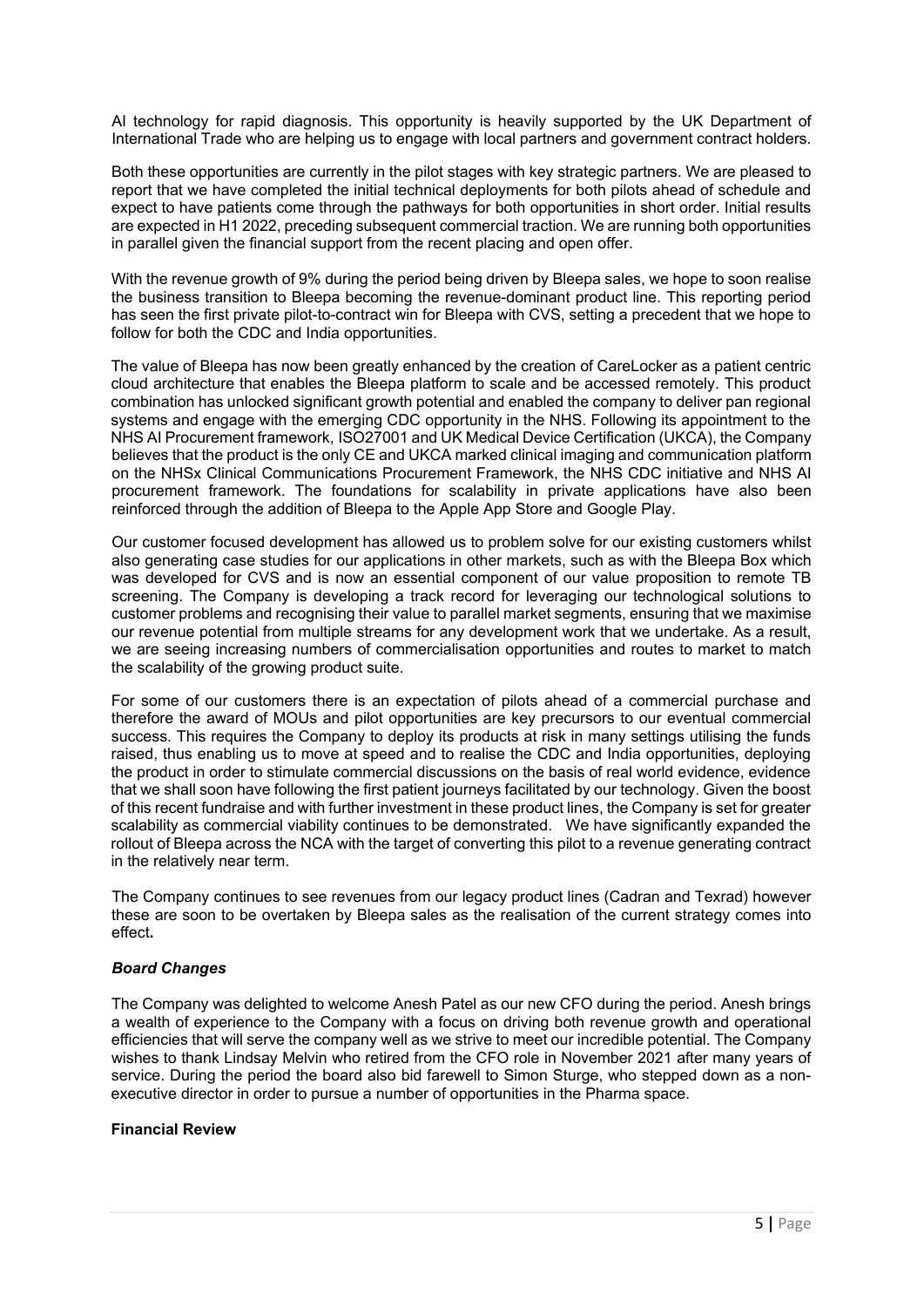Revenue in the six months ended 30 November 2021 increased by 9% to £179k (H1 2021: £165k), driven by the initial commercialisation of Bleepa, with total revenues from legacy products (Cadran and Texrad) being below the same period in the prior year.

Total sales value (a non IFRS measure, representing the value of total invoices raised) in the Period was £246k (H1 2021: £33k), an increase of 654% on H1 2021 as a higher proportion of sales in the prior financial year were made in the second half. Revenue is recognised over the life of a customer contract (typically 12 months for both Bleepa and legacy product support services).

Gross margin fell to 67% (H1 2021: 99%) as the Group increased its operational team ahead of the anticipated growth in revenues, and due to one-off costs in the Period related to the installation and integration of Bleepa and Bleepa Boxes at a new customer, with such costs typically being incurred in the first year of a customer contract only.

Operating expenses increased 25% to £1,357k (H1 2021: £1,082k), primarily due to increased headcount to drive the development and rollout of Bleepa, and an amortisation charge of £202k (H1 2021: nil) primarily related to capitalised software development, following the commencement of Bleepa sales. Excluding depreciation and amortisation, EBITDA loss (non-IFRS) increased 13% to £1,033k (H1 2021: £916k).

The Group invested a further £599k (H1 2021: £684k) in capitalised software development and IP, primarily related to product enhancements and new feature development to increase the attractiveness of its product suite and to meet customer demand. Following the successful fundraise which closed immediately prior to the Period end, the Group's cash position as at 30 November 2021 was strong at £11,423k (30 November 2020: £3,776k, 31 May 2021: £2,221k), providing the Company with the capital required to deliver its growth projects.

#### **Outlook**

These results reflect the incredible work that the team has put into the products and customer deployments throughout the period. Our strategy of embedding with customers and rapidly developing the products following customer feedback has allowed us to refine the value proposition of our products and create a product suite that appeals to a wide range of customers and sectors. These developments stand to address priority areas including the NHS and India. We are pleased to report that we have installed our solutions ahead of schedule for initial pilot schemes in both the CDC and TB screening opportunities and hope to soon be in a position to have patients through the live systems with a view to realising significant commercial value in due course. The strong momentum achieved during the first half highlights the strength of our relationships and our ecosystem of partners and is expected to result in revenue for the full year being ahead of market expectations.

With a healthy cash position post the November raise we are ready to move at pace to recognise our numerous commercial growth opportunities and we look forward to reporting on our success.

**Dr Tom Oakley** Chief Executive Officer

**Professor Rory Shaw** Non-Executive Chairman

10 February 2022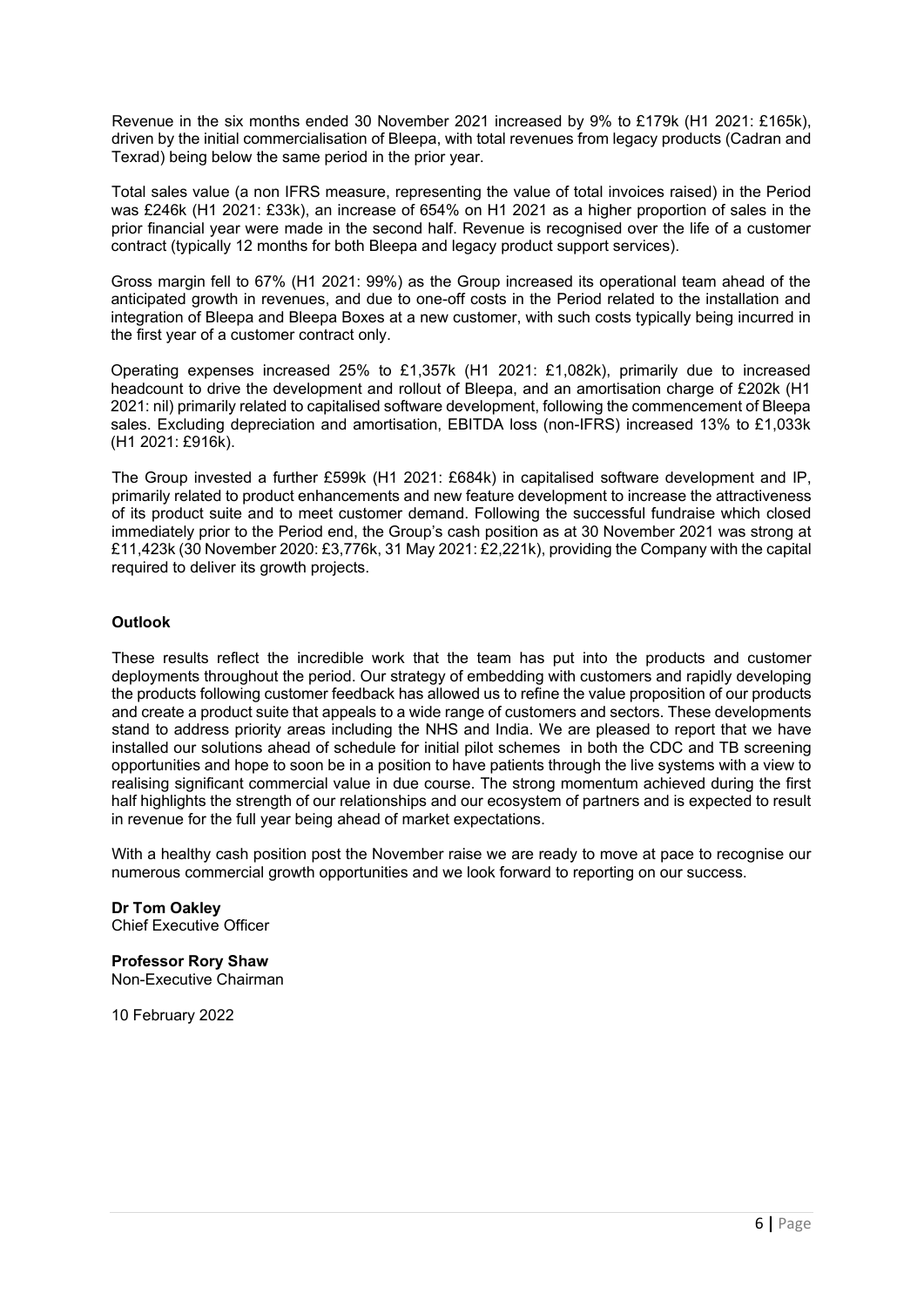#### **Consolidated Statement of Comprehensive Income (unaudited)**

For the six months ending 30 November 2021

|                                                                             | <b>Note</b> | 6 months<br>ending<br><b>30 November</b><br>2021<br>(Unaudited)<br>£'000 | 6 months<br>ending<br><b>30 November</b><br>2020<br>(Unaudited)<br>£'000 | 12 months<br>ending<br>31 May<br>2021<br>(Audited)<br>£'000 |
|-----------------------------------------------------------------------------|-------------|--------------------------------------------------------------------------|--------------------------------------------------------------------------|-------------------------------------------------------------|
| <b>Revenue</b>                                                              |             | 179                                                                      | 165                                                                      | 287                                                         |
| Cost of sales                                                               |             | (60)                                                                     | (1)                                                                      | (25)                                                        |
| <b>Gross profit</b>                                                         |             | 119                                                                      | 164                                                                      | 262                                                         |
| Other operating expenses                                                    |             | (1, 357)                                                                 | (1,082)                                                                  | (2, 323)                                                    |
| <b>Operating loss</b>                                                       |             | (1, 238)                                                                 | (918)                                                                    | (2,060)                                                     |
| Net finance income                                                          |             | 0                                                                        |                                                                          | 0                                                           |
| Loss before taxation                                                        |             | (1, 238)                                                                 | (918)                                                                    | (2,060)                                                     |
| Tax credit                                                                  |             | 175                                                                      | 195                                                                      | 440                                                         |
| Loss after tax attributable to the<br>equity shareholders of the<br>Company |             | (1,063)                                                                  | (723)                                                                    | (1,620)                                                     |
| Total comprehensive expense for<br>the year                                 |             | (1,063)                                                                  | (723)                                                                    | (1,620)                                                     |
| Loss per share (pence)<br><b>Basic and diluted</b>                          | 2           | (0.10)                                                                   | (0.07)                                                                   | (0.16)                                                      |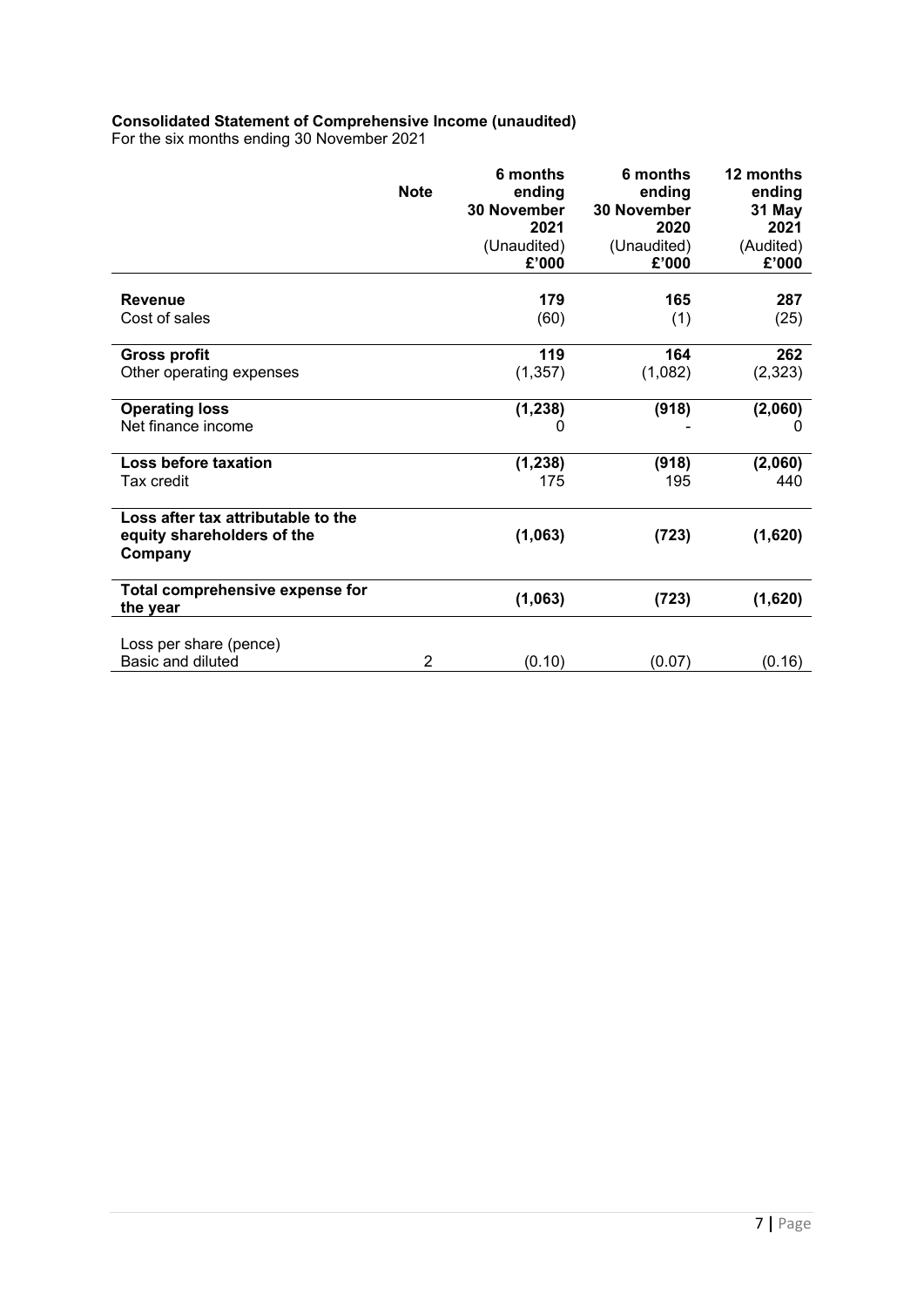# **Consolidated Statement of Changes in Equity (unaudited)**

As at 30 November 2021

| <b>GROUP</b>                             | <b>Share</b><br><b>Capital</b> | <b>Share</b><br>Premi<br>um | Capita<br>Reser<br>ve | <b>Retaine</b><br>d<br><b>Earning</b><br>s | Translatio<br>n Reserve | <b>Share</b><br>option<br><b>Reserve</b> | <b>Total</b> |
|------------------------------------------|--------------------------------|-----------------------------|-----------------------|--------------------------------------------|-------------------------|------------------------------------------|--------------|
|                                          | £'000                          | £'000                       | £'000                 | £'000                                      | £'000                   | £'000                                    | £'000        |
| At 31 May 2020                           | 1,350                          | 5,221                       | 300                   | (5, 111)                                   | (210)                   | 219                                      | 1,769        |
| Total comprehensive<br>loss for the year |                                |                             |                       | (1,620)                                    |                         |                                          | (1,620)      |
| New shares issued                        | 1,318                          | 3,952                       |                       |                                            |                         |                                          | 5,270        |
| Costs of new shares<br>issued            | ۰                              | (314)                       |                       |                                            |                         |                                          | (314)        |
| Share-based<br>payments                  |                                |                             |                       |                                            |                         | 163                                      | 163          |
| <b>Total transactions with</b><br>owners | 1,318                          | 3,639                       |                       |                                            |                         | 163                                      | 5,119        |
| At 31 May 2021                           | 2,667                          | 8,860                       | 300                   | (6, 730)                                   | (210)                   | 382                                      | 5,269        |
| Total comprehensive<br>loss for the year |                                |                             |                       | (1,063)                                    |                         |                                          | (1,063)      |
| New shares issued                        | 4,000                          | 7,200                       |                       |                                            |                         |                                          | 11,200       |
| Costs of new shares<br>issued            |                                | (708)                       |                       |                                            |                         |                                          | (708)        |
| Share-based<br>payments                  |                                |                             |                       |                                            |                         | 24                                       | 24           |
| Total transactions with<br>owners        | 4,000                          | 6,492                       |                       |                                            |                         | 24                                       | 10,516       |
| At 30 November<br>2021                   | 6,667                          | 15,352                      | 300                   | (7, 793)                                   | (210)                   | 406                                      | 14,722       |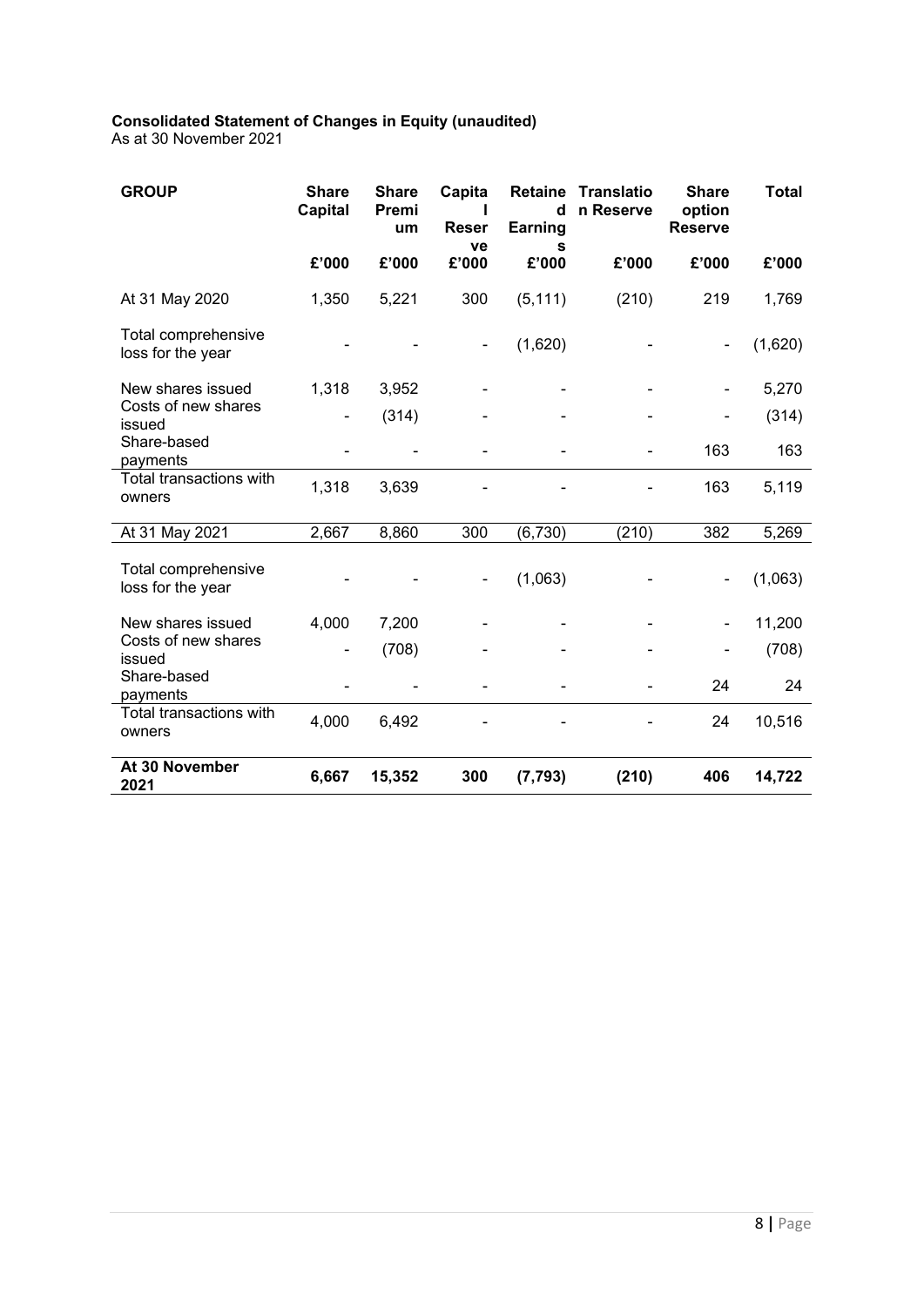#### **Consolidated Statement of Financial Position (unaudited)**

As at 30 November 2021

|                                                  |             | 30<br><b>November</b> | 30<br><b>November</b> | 31 May<br>2021 |
|--------------------------------------------------|-------------|-----------------------|-----------------------|----------------|
|                                                  |             | 2021<br>(Unaudited)   | 2020<br>(Unaudited)   | (Audited)      |
|                                                  | <b>Note</b> | £                     | £                     | £              |
| <b>Assets</b>                                    |             |                       |                       |                |
| <b>Non-current assets</b>                        |             |                       |                       |                |
| Property, plant and equipment                    |             | 11                    | 26                    | 14             |
| Intangible assets                                | 3           | 3,079<br>3,090        | 1,979<br>2,005        | 2,682          |
|                                                  |             |                       |                       | 2,695          |
| <b>Current assets</b>                            |             |                       |                       |                |
| Trade and other receivables                      |             | 62                    | 94                    | 138            |
| Corporation tax receivable                       |             | 614                   | 522                   | 767            |
| Cash and cash equivalents                        |             | 11,423                | 3,776                 | 2,221          |
|                                                  |             | 12,099                | 4,392                 | 3,126          |
|                                                  |             |                       |                       |                |
| <b>Total assets</b>                              |             | 15,189                | 6,397                 | 5,821          |
|                                                  |             |                       |                       |                |
| <b>Equity</b>                                    |             |                       |                       |                |
| <b>Capital and reserves attributable</b>         |             |                       |                       |                |
| to the Company's equity                          |             |                       |                       |                |
| shareholders                                     |             |                       |                       |                |
| Called up share capital<br>Share premium account |             | 6,667<br>15,352       | 2,667<br>8,860        | 2,667<br>8,860 |
| Capital reserve                                  |             | 300                   | 300                   | 300            |
| <b>Translation reserve</b>                       |             | (210)                 | (210)                 | (210)          |
| Share option expense reserve                     |             | 406                   | 219                   | 382            |
| Retained earnings                                |             | (7, 793)              | (5,834)               | (6, 730)       |
| <b>Total equity</b>                              |             | 14,722                | 6,002                 | 5,269          |
|                                                  |             |                       |                       |                |
| <b>Liabilities</b><br><b>Current liabilities</b> |             |                       |                       |                |
| Trade and other payables                         |             | 463                   | 395                   | 549            |
|                                                  |             | 463                   | 395                   | 549            |
|                                                  |             |                       |                       |                |
|                                                  |             |                       |                       |                |
| <b>Non-current liabilities</b>                   |             |                       |                       |                |
| <b>Contract liabilities</b>                      |             | 4<br>4                |                       | 4              |
|                                                  |             |                       |                       | $\overline{4}$ |
| <b>Total liabilities</b>                         |             | 467                   | 395                   | 553            |
|                                                  |             |                       |                       |                |
| <b>Total equity and liabilities</b>              |             | 15,189                | 6,397                 | 5,821          |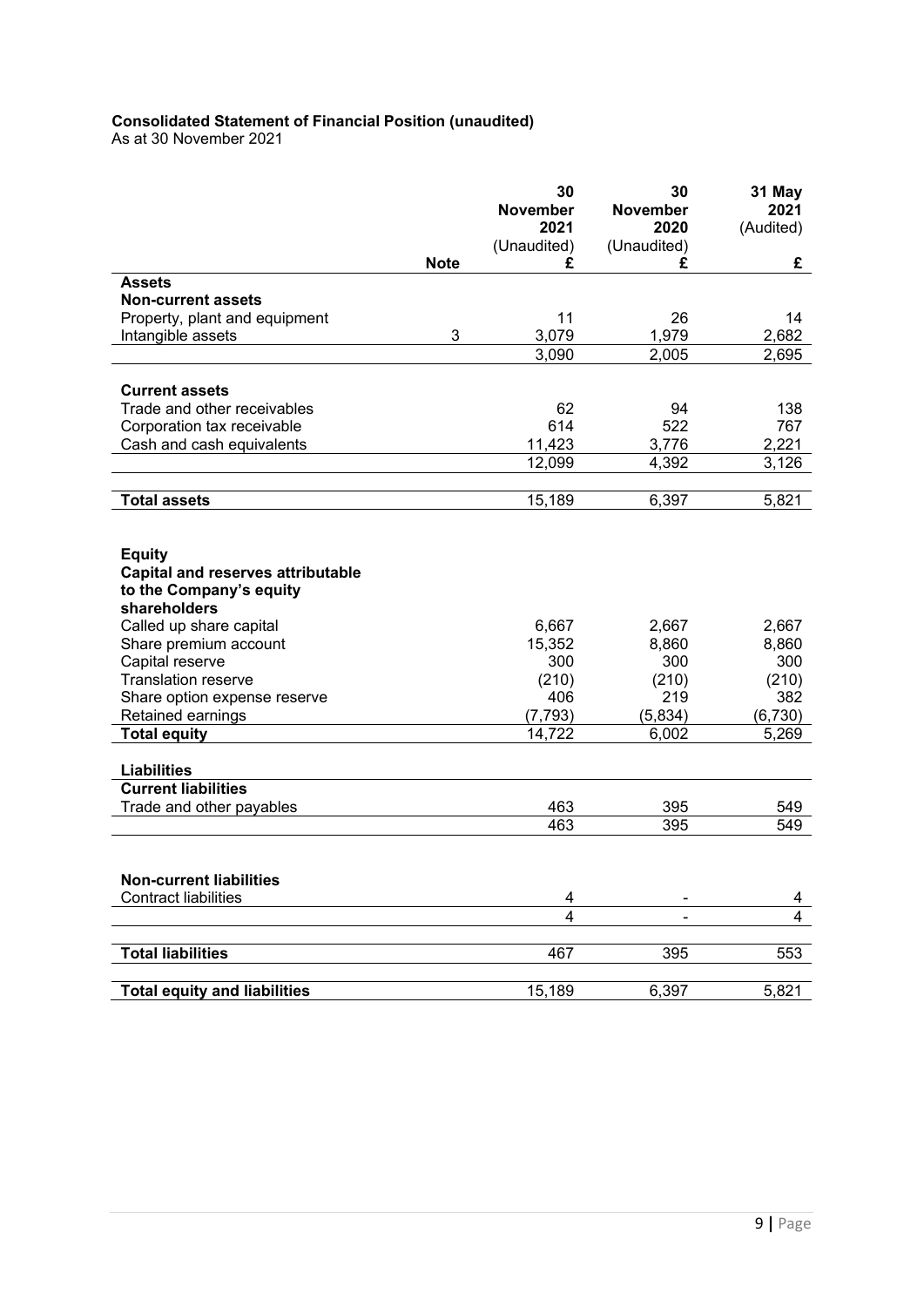### **Consolidated Statement of Cash Flow**

For the six months ending 30 November 2021

|                                                         | 6 months<br>ending<br>30 November<br>2021<br>(Unaudited)<br>£'000 | 6 months<br>ending<br>30 November<br>2020<br>(Unaudited)<br>£'000 | 12 months<br>ending<br>31 May<br>2021<br>(Audited)<br>£'000 |
|---------------------------------------------------------|-------------------------------------------------------------------|-------------------------------------------------------------------|-------------------------------------------------------------|
|                                                         |                                                                   |                                                                   |                                                             |
| Cash flows from operating activities<br>Loss before tax | (1,238)                                                           | (918)                                                             | (2,060)                                                     |
| Adjustments for:                                        |                                                                   |                                                                   |                                                             |
|                                                         |                                                                   |                                                                   |                                                             |
| Net finance income                                      | (0)                                                               |                                                                   | (0)                                                         |
| Depreciation and amortisation                           | 205                                                               | $\overline{2}$                                                    | 49                                                          |
| Share based payment expense                             | 24                                                                |                                                                   | 163                                                         |
| Decrease/(increase) in trade receivables                | (60)                                                              | 100                                                               | 73                                                          |
| Decrease/(increase) in other receivables                | 136                                                               | (64)                                                              | (81)                                                        |
| Increase / (decrease) in trade payables                 | (95)                                                              | 61                                                                | 78                                                          |
| Increase / (decrease) in other payables                 | 10                                                                | (395)                                                             | (254)                                                       |
| Corporation tax received                                | 328                                                               |                                                                   |                                                             |
| Total adjustments                                       | 547                                                               | (297)                                                             | 27                                                          |
|                                                         |                                                                   |                                                                   |                                                             |
| Net cash used in operating activities                   | (691)                                                             | (1, 214)                                                          | (2,033)                                                     |
|                                                         |                                                                   |                                                                   |                                                             |
| Cash flows from investing activities                    |                                                                   |                                                                   |                                                             |
| Purchase of tangible fixed assets                       |                                                                   | (14)                                                              | (16)                                                        |
| Purchase of intangible assets                           | (599)                                                             | (684)                                                             | (1, 419)                                                    |
| Net finance income received                             | 0                                                                 |                                                                   | 0                                                           |
| Net cash used in investing activities                   | (599)                                                             | (698)                                                             | (1, 435)                                                    |
|                                                         |                                                                   |                                                                   |                                                             |
| <b>Cash flows from financing activities</b>             |                                                                   |                                                                   |                                                             |
| Net proceeds of share issue                             | 10,492                                                            | 4,956                                                             | 4,956                                                       |
|                                                         |                                                                   |                                                                   |                                                             |
| Net cash generated from financing activities            | 10,492                                                            | 4,956                                                             | 4,956                                                       |
|                                                         |                                                                   |                                                                   |                                                             |
| Net increase/(decrease) in cash and cash                | 9,202                                                             | 3,044                                                             | 1,488                                                       |
| equivalents                                             |                                                                   |                                                                   |                                                             |
| Cash and cash equivalents at beginning of               | 2,221                                                             | 733                                                               | 733                                                         |
| period                                                  |                                                                   |                                                                   |                                                             |
|                                                         |                                                                   |                                                                   |                                                             |
| Cash and cash equivalents at end of period              | 11,423                                                            | 3,776                                                             | 2,221                                                       |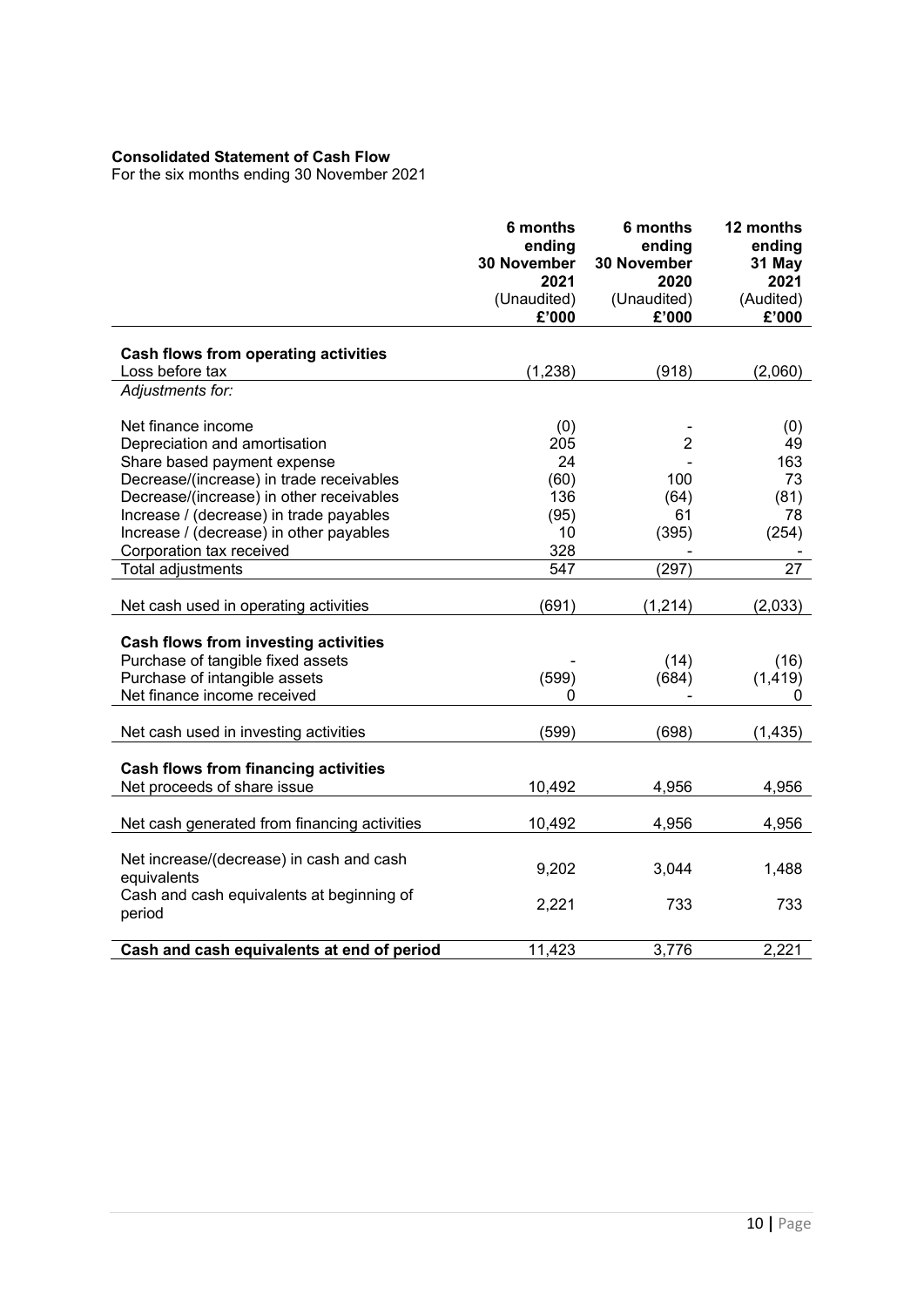#### **Notes to the Unaudited Interim results for the six months to 30 November 2021**

#### **1. Basis of preparation**

The accounting policies applied are consistent with those applied in the most recent consolidated annual report and accounts for the year ended 31 May 2021.

The information set out in this interim report for the six months ended 30 November 2021 does not constitute full statutory accounts under Section 434 of the Companies Act 2006 and was not subject to a formal review by the auditors. The financial information in respect of the year ended 31 May 2021 has been extracted from the statutory accounts which have been delivered to the Registrar of Companies.

There are no material events to report after the end of the reporting period.

This interim report was approved by the directors on 09 February 2022.

#### **2. Loss per share**

Basic loss per share is calculated by reference to the loss on ordinary activities after taxation and on the weighted average number of shares in issue.

|                                                                                      | 6 months<br>ending<br><b>30 November</b><br>2021<br>(Unaudited)<br>£'000 | 6 months<br>ending<br><b>30 November</b><br>2020<br>(Unaudited)<br>£'000 | 12 months<br>ending<br>31 May<br>2021<br>(Audited)<br>£'000 |
|--------------------------------------------------------------------------------------|--------------------------------------------------------------------------|--------------------------------------------------------------------------|-------------------------------------------------------------|
| Net loss attributable to ordinary equity<br>holders                                  | (1,063)                                                                  | (723)                                                                    | (1,620)                                                     |
| Weighted average number of ordinary                                                  | 1,075,674,855                                                            | 971,380,047                                                              | 1,023,499,123                                               |
| shares for basic earnings per share<br>Effect of dilution:                           |                                                                          |                                                                          |                                                             |
| <b>Share Options</b><br>Warrants                                                     |                                                                          |                                                                          |                                                             |
| Weighted average number of ordinary<br>shares adjusted for the effect of<br>dilution | 1,075,674,855                                                            | 971,380,047                                                              | 1,023,499,123                                               |
| Loss per share (pence)                                                               |                                                                          |                                                                          |                                                             |
| Basic                                                                                | (0.10)                                                                   | (0.07)                                                                   | (0.16)                                                      |
| <b>Diluted</b>                                                                       | (0.10)                                                                   | (0.07)                                                                   | (0.16)                                                      |